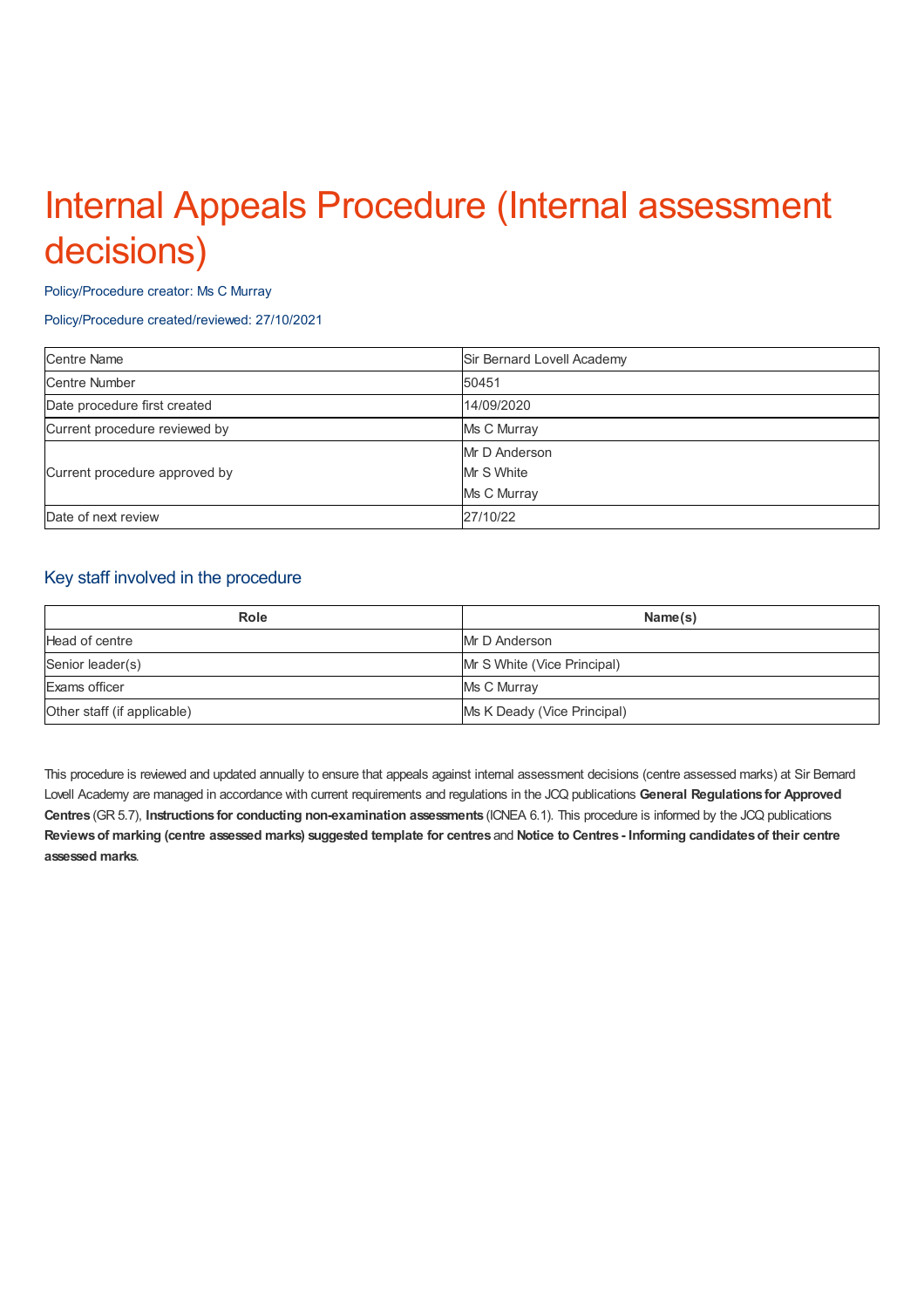# **Introduction**

Certain qualifications contain components of non-examination assessment (or units of coursework) which are internally assessed (marked) by Sir Bernard Lovell Academy and internally reviewed/standardised. The marks awarded (the internal assessment decisions) which contribute to the final grade of the qualification are then submitted by the deadline set by the awarding body for external moderation.

The moderation process carried out by the awarding body may result in a mark change, either upwards or downwards, even after an internal review. The internal review process is in place to ensure consistency of marking within the centre, whereas moderation by the awarding body ensures that centre marking is line with national standards. The mark submitted to the awarding body is subject to change and should therefore be considered provisional.

The qualifications delivered at Sir Bernard Lovell Academy containing components of non-examination assessment/units of coursework are:

**GCSF GCE** OCR Cambridge Nationals OCR Cambridge Technicals **BTEC** Project qualifications NCFE V Cert Technicals

## Purpose of the procedure

The purpose of this procedure is to confirm the arrangements at Sir Bernard Lovell Academy for dealing with candidate appeals relating to internal assessment decisions.

This procedure ensures compliance with JCQ regulations which state that centres must:

- have in place and be available for inspection purposes, a written internal appeals procedure relating to internal assessment decisions and to ensure that details of this procedure are communicated, made widely available and accessible to all candidates
- before submitting marks to the awarding body inform candidates of their centre assessed marks and allow a candidate to request a review of the centre's marking

#### Principles relating to centre assessed marks

The head of centre/senior leader(s) at Sir Bernard Lovell Academy will ensure that the following principles are in place in relation to marking the work of candidates:

- A commitment to ensuring that whenever teaching staff mark candidates' work, that this is done fairly, consistently and in accordance with the awarding body's specification and subject-specific associated documents
- (updated 2021/22) All centre staff follow a robust Non-examination Assessment Policy (for the management of non-examination assessments). This policy details all procedures relating to non-examination assessments for relevant qualifications delivered in the centre, including the marking and quality assurance/internal standardisation processes which relevant teaching staff are required to follow
- Candidates' work will be marked by staff who have appropriate knowledge, understanding and skill, and who have been trained in this activity
- A commitment to ensuring that work produced by candidates is authenticated in line with the requirements of the awarding body. Where a number of subject teachers are involved in marking candidates' work, internal moderation and standardisation will ensure consistency of marking
- (updated 2021/22) On being informed of their centre assessed mark(s), if candidates believes that the above procedures were not followed in relation to the marking of their work, or that the assessor has not properly applied the marking standards to their marking, then they may make use of the internal appeals procedure below to consider whether to request a review of the centre's marking

Additional centre-specific principles: